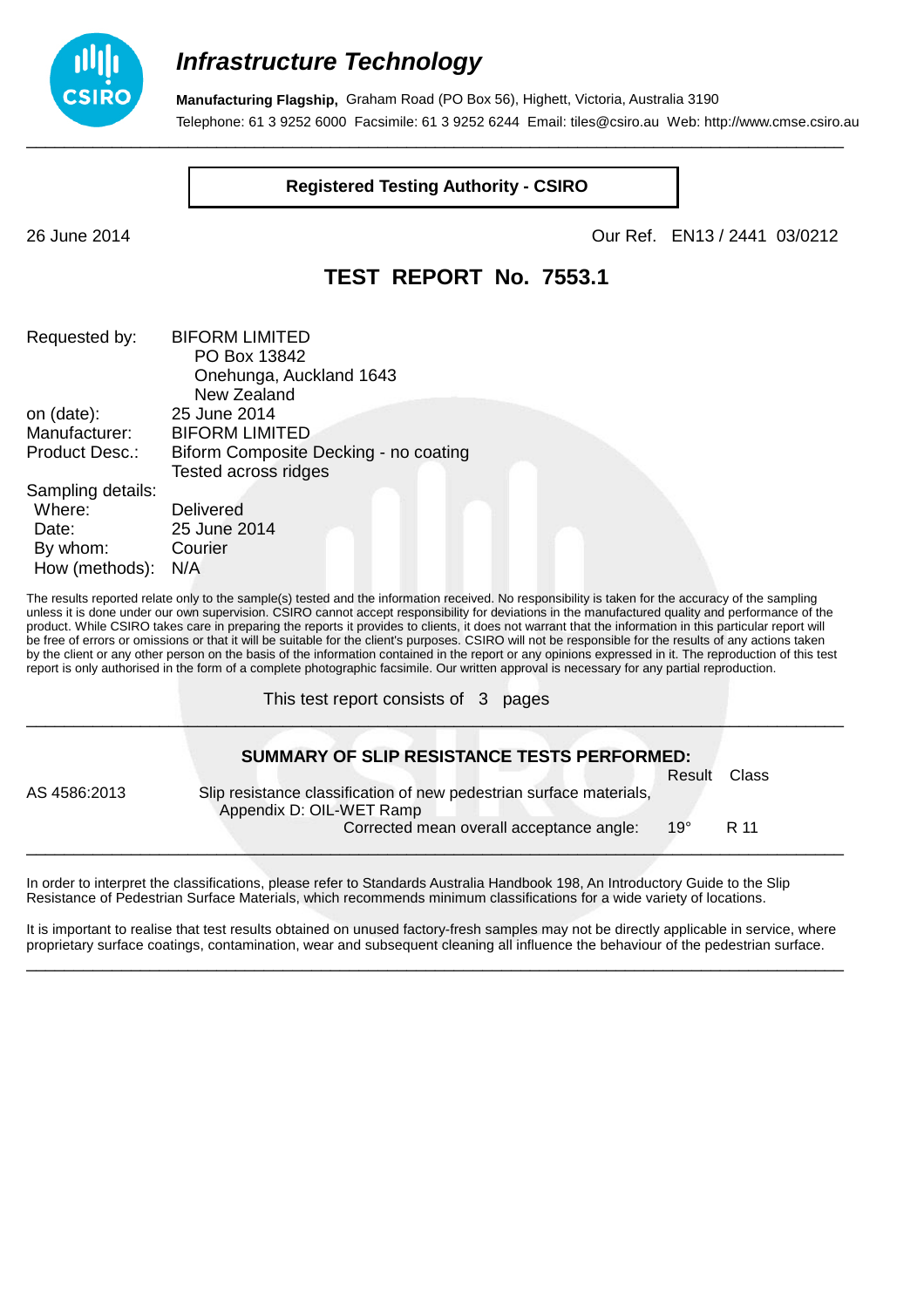

**Manufacturing Flagship,** Graham Road (PO Box 56), Highett, Victoria, Australia 3190 Telephone: 61 3 9252 6000 Facsimile: 61 3 9252 6244 Email: tiles@csiro.au Web: http://www.cmse.csiro.au

REPORT NO: 7553.1 **Page 2 of 3** ISSUE DATE: 26 June 2014<br>MANUFACTURER: BIFORM LIMITED MANUFACTURER: PRODUCT DESC: Biform Composite Decking - no coating Tested across ridges \_\_\_\_\_\_\_\_\_\_\_\_\_\_\_\_\_\_\_\_\_\_\_\_\_\_\_\_\_\_\_\_\_\_\_\_\_\_\_\_\_\_\_\_\_\_\_\_\_\_\_\_\_\_\_\_\_\_\_\_\_\_\_\_\_\_\_\_\_\_\_\_\_\_\_\_\_\_\_\_\_\_\_\_\_\_

### **SLIP RESISTANCE CLASSIFICATION OF NEW PEDESTRIAN SURFACE MATERIALS**

#### **OIL-WET RAMP TEST METHOD**

| TEST CARRIED OUT IN ACCORDANCE WITH<br>AS 4586:2013 (Appendix D) | Test Date: 26 June 2014   |  |  |  |
|------------------------------------------------------------------|---------------------------|--|--|--|
| Location:<br><b>Slip Resistance Laboratory</b>                   | Test conducted by: KH, AG |  |  |  |
| Sample Fixed                                                     |                           |  |  |  |
| Joint width: 0 mm                                                |                           |  |  |  |
| Surface structure:<br>Smooth<br>[X ] Profiled<br>Structured      |                           |  |  |  |
| <b>RESULTS</b>                                                   |                           |  |  |  |
| 19°<br>Corrected mean overall acceptance angle:                  |                           |  |  |  |
| <b>Displacement space:</b><br>not tested                         |                           |  |  |  |
| <b>CLASSIFICATION:</b>                                           |                           |  |  |  |
| <b>Slip Resistance Assessment Group:</b>                         | R 11                      |  |  |  |
| <b>Displacement Space Assessment Group:</b>                      |                           |  |  |  |

\_\_\_\_\_\_\_\_\_\_\_\_\_\_\_\_\_\_\_\_\_\_\_\_\_\_\_\_\_\_\_\_\_\_\_\_\_\_\_\_\_\_\_\_\_\_\_\_\_\_\_\_\_\_\_\_\_\_\_\_\_\_\_\_\_\_\_\_\_\_\_\_\_\_\_\_\_\_\_\_\_\_\_\_\_\_

Test shoe used: Lupos Picasso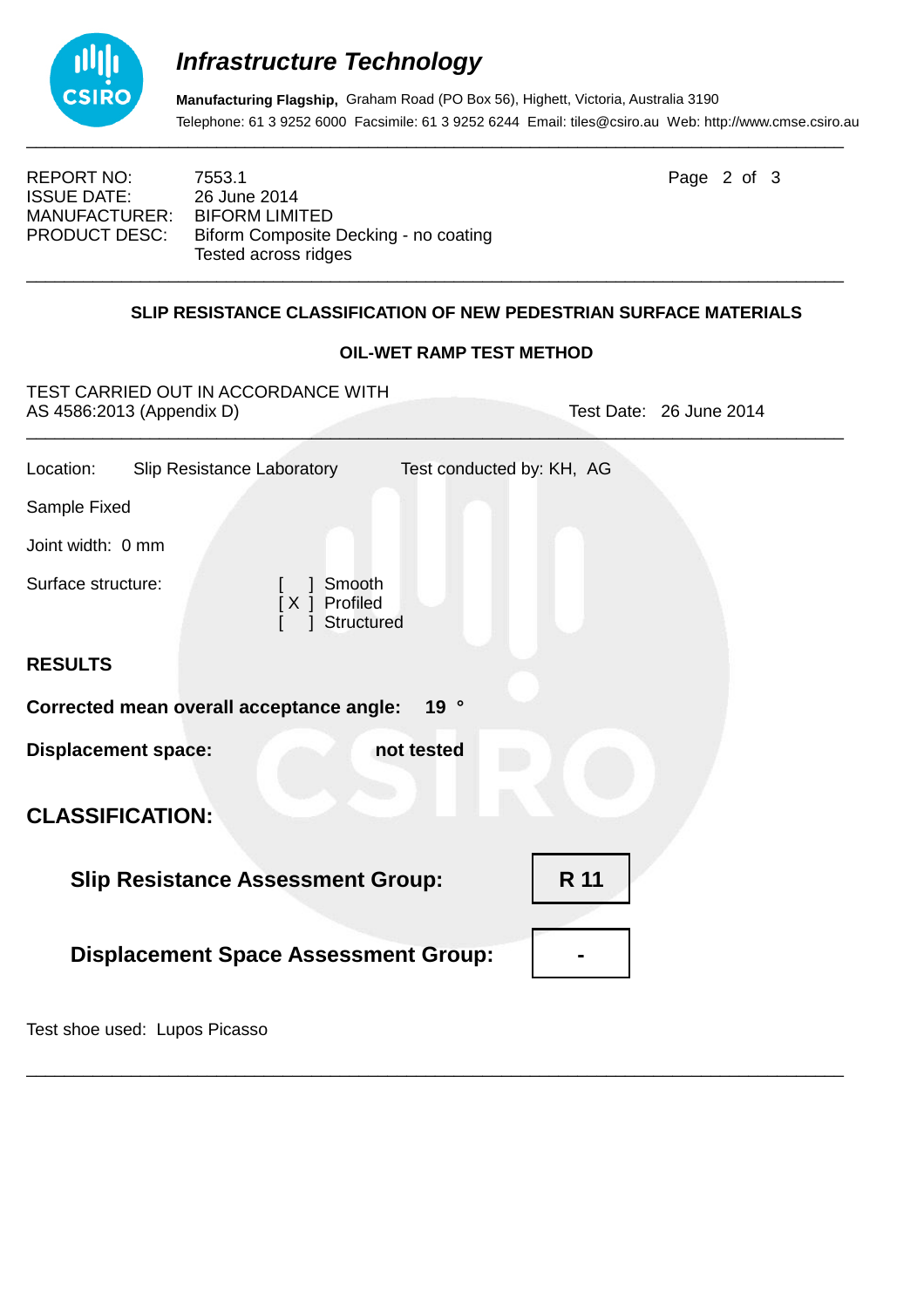

**Manufacturing Flagship,** Graham Road (PO Box 56), Highett, Victoria, Australia 3190 Telephone: 61 3 9252 6000 Facsimile: 61 3 9252 6244 Email: tiles@csiro.au Web: http://www.cmse.csiro.au

REPORT NO: 7553.1 **Page 3 of 3** ISSUE DATE: 26 June 2014<br>MANUFACTURER: BIFORM LIMITED MANUFACTURER:

TILE DESC: Biform Composite Decking - no coating Tested across ridges \_\_\_\_\_\_\_\_\_\_\_\_\_\_\_\_\_\_\_\_\_\_\_\_\_\_\_\_\_\_\_\_\_\_\_\_\_\_\_\_\_\_\_\_\_\_\_\_\_\_\_\_\_\_\_\_\_\_\_\_\_\_\_\_\_\_\_\_\_\_\_\_\_\_\_\_\_\_\_\_\_\_\_\_\_\_

Date and Place 26 June 2014, Highett, Vic

\_\_\_\_\_\_\_\_\_\_\_\_\_\_\_\_\_\_\_\_\_\_\_\_\_\_\_\_\_\_\_\_\_\_\_\_\_\_\_\_\_\_\_\_\_\_\_\_\_\_\_\_\_\_\_\_\_\_\_\_\_\_\_\_\_\_\_\_\_\_\_\_\_\_\_\_\_\_\_\_\_\_\_\_\_\_

Name, Title and Digital Signature:

Devant

**ANDY GIANG Technical Officer** Tel: 61 3 92526000 Fax: 61 3 92526244 Email: Andy.Giang@csiro.au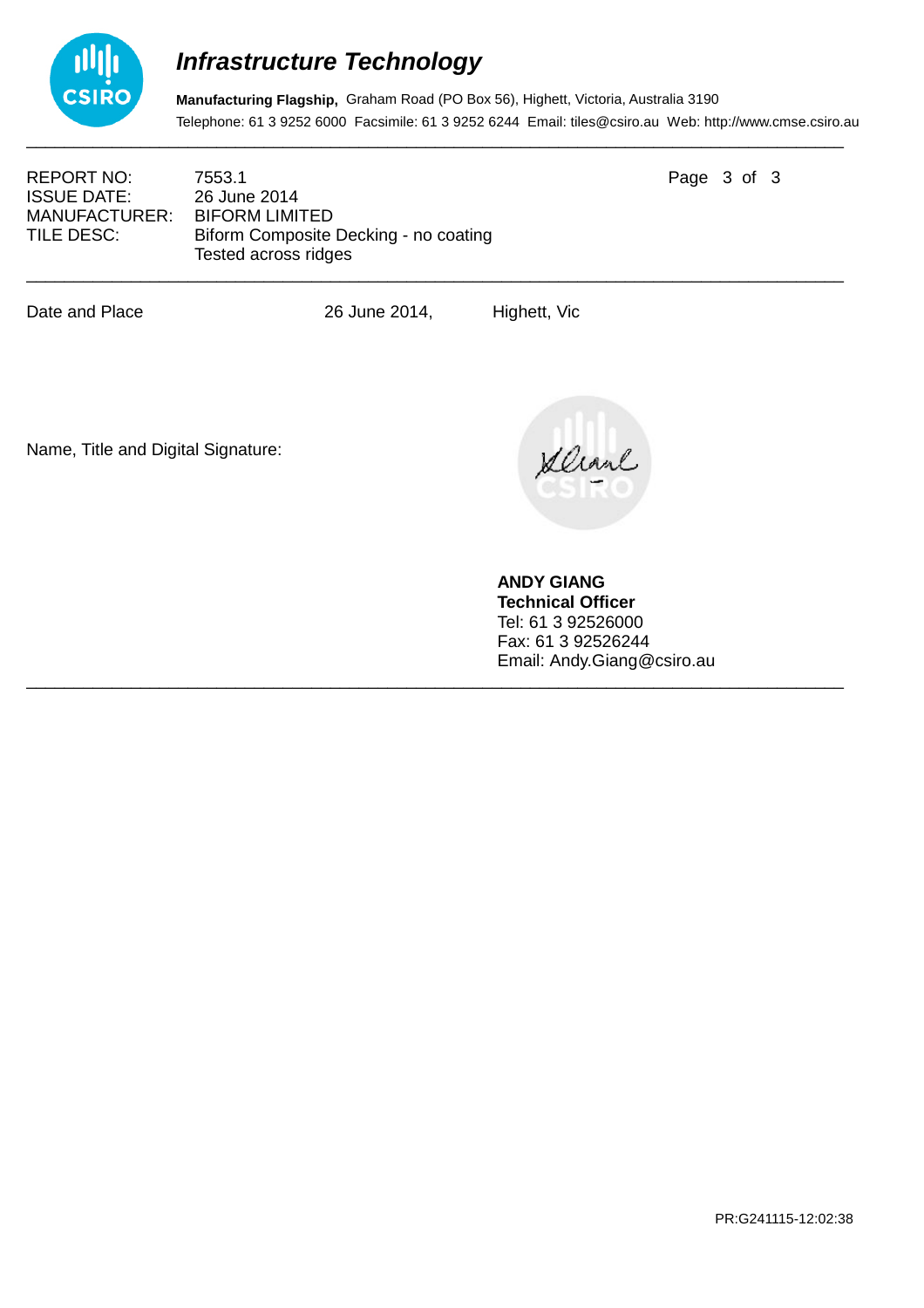

**Manufacturing Flagship,** Graham Road (PO Box 56), Highett, Victoria, Australia 3190 Telephone: 61 3 9252 6000 Facsimile: 61 3 9252 6244 Email: tiles@csiro.au Web: http://www.cmse.csiro.au \_\_\_\_\_\_\_\_\_\_\_\_\_\_\_\_\_\_\_\_\_\_\_\_\_\_\_\_\_\_\_\_\_\_\_\_\_\_\_\_\_\_\_\_\_\_\_\_\_\_\_\_\_\_\_\_\_\_\_\_\_\_\_\_\_\_\_\_\_\_\_\_\_\_\_\_\_\_\_\_\_\_\_\_\_\_

**Registered Testing Authority - CSIRO**

26 June 2014 Our Ref. EN13 / 2441 03/0212

### **TEST REPORT No. 7553.2**

| Requested by:         | <b>BIFORM LIMITED</b>                            |  |
|-----------------------|--------------------------------------------------|--|
|                       | PO Box 13842                                     |  |
|                       | Onehunga, Auckland 1643                          |  |
|                       | New Zealand                                      |  |
| on (date):            | 25 June 2014                                     |  |
| Manufacturer:         | <b>BIFORM LIMITED</b>                            |  |
| <b>Product Desc.:</b> | Biform Composite Decking - no coating            |  |
|                       | Tested across the lengths on the non ridged side |  |
| Sampling details:     |                                                  |  |
| Where:                | <b>Delivered</b>                                 |  |
| Date:                 | 25 June 2014                                     |  |
| By whom:              | Courier                                          |  |
| How (methods):        | N/A                                              |  |

The results reported relate only to the sample(s) tested and the information received. No responsibility is taken for the accuracy of the sampling unless it is done under our own supervision. CSIRO cannot accept responsibility for deviations in the manufactured quality and performance of the product. While CSIRO takes care in preparing the reports it provides to clients, it does not warrant that the information in this particular report will be free of errors or omissions or that it will be suitable for the client's purposes. CSIRO will not be responsible for the results of any actions taken by the client or any other person on the basis of the information contained in the report or any opinions expressed in it. The reproduction of this test report is only authorised in the form of a complete photographic facsimile. Our written approval is necessary for any partial reproduction.

This test report consists of 3 pages

|              | SUMMARY OF SLIP RESISTANCE TESTS PERFORMED:                                                     |            |       |
|--------------|-------------------------------------------------------------------------------------------------|------------|-------|
|              |                                                                                                 | Result     | Class |
| AS 4586:2013 | Slip resistance classification of new pedestrian surface materials,<br>Appendix D: OIL-WET Ramp |            |       |
|              | Corrected mean overall acceptance angle:                                                        | $19^\circ$ | R 11  |
|              |                                                                                                 |            |       |

\_\_\_\_\_\_\_\_\_\_\_\_\_\_\_\_\_\_\_\_\_\_\_\_\_\_\_\_\_\_\_\_\_\_\_\_\_\_\_\_\_\_\_\_\_\_\_\_\_\_\_\_\_\_\_\_\_\_\_\_\_\_\_\_\_\_\_\_\_\_\_\_\_\_\_\_\_\_\_\_\_\_\_\_\_\_

In order to interpret the classifications, please refer to Standards Australia Handbook 198, An Introductory Guide to the Slip Resistance of Pedestrian Surface Materials, which recommends minimum classifications for a wide variety of locations.

It is important to realise that test results obtained on unused factory-fresh samples may not be directly applicable in service, where proprietary surface coatings, contamination, wear and subsequent cleaning all influence the behaviour of the pedestrian surface. \_\_\_\_\_\_\_\_\_\_\_\_\_\_\_\_\_\_\_\_\_\_\_\_\_\_\_\_\_\_\_\_\_\_\_\_\_\_\_\_\_\_\_\_\_\_\_\_\_\_\_\_\_\_\_\_\_\_\_\_\_\_\_\_\_\_\_\_\_\_\_\_\_\_\_\_\_\_\_\_\_\_\_\_\_\_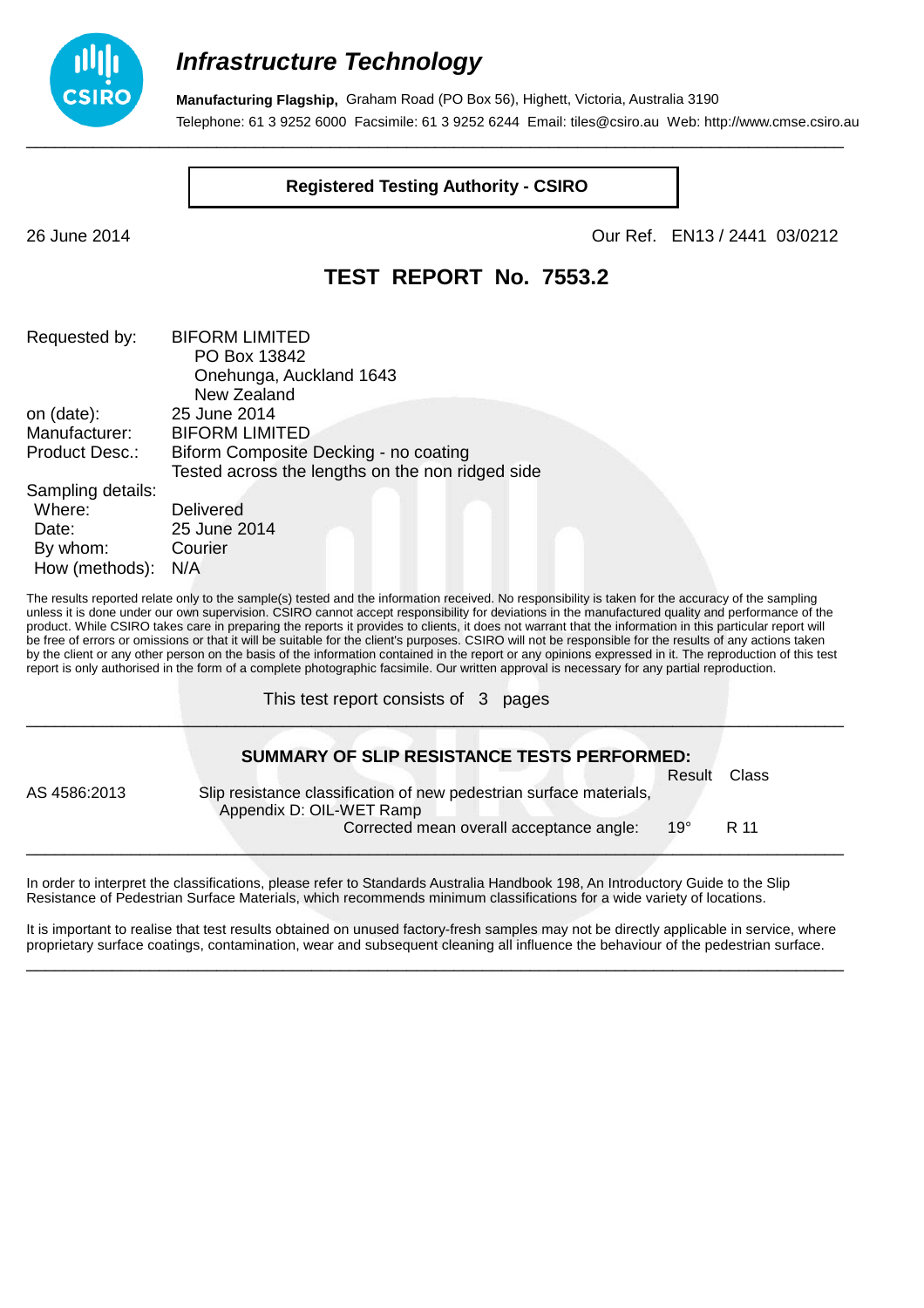

**Manufacturing Flagship,** Graham Road (PO Box 56), Highett, Victoria, Australia 3190 Telephone: 61 3 9252 6000 Facsimile: 61 3 9252 6244 Email: tiles@csiro.au Web: http://www.cmse.csiro.au

ISSUE DATE: 26 June 2014<br>MANUFACTURER: BIFORM LIMITED MANUFACTURER:

REPORT NO: 7553.2 **Page 2 of 3** PRODUCT DESC: Biform Composite Decking - no coating Tested across the lengths on the non ridged side \_\_\_\_\_\_\_\_\_\_\_\_\_\_\_\_\_\_\_\_\_\_\_\_\_\_\_\_\_\_\_\_\_\_\_\_\_\_\_\_\_\_\_\_\_\_\_\_\_\_\_\_\_\_\_\_\_\_\_\_\_\_\_\_\_\_\_\_\_\_\_\_\_\_\_\_\_\_\_\_\_\_\_\_\_\_

### **SLIP RESISTANCE CLASSIFICATION OF NEW PEDESTRIAN SURFACE MATERIALS**

### **OIL-WET RAMP TEST METHOD**

| TEST CARRIED OUT IN ACCORDANCE WITH<br>AS 4586:2013 (Appendix D) | Test Date: 26 June 2014   |  |
|------------------------------------------------------------------|---------------------------|--|
| Location:<br><b>Slip Resistance Laboratory</b>                   | Test conducted by: KH, AG |  |
| Sample Fixed                                                     |                           |  |
| Joint width: 0 mm                                                |                           |  |
| Surface structure:<br>Smooth<br>[X ] Profiled<br>Structured      |                           |  |
| <b>RESULTS</b>                                                   |                           |  |
| Corrected mean overall acceptance angle:<br>19°                  |                           |  |
| <b>Displacement space:</b><br>not tested                         |                           |  |
| <b>CLASSIFICATION:</b>                                           |                           |  |
| <b>Slip Resistance Assessment Group:</b>                         | R 11                      |  |
| <b>Displacement Space Assessment Group:</b>                      |                           |  |

\_\_\_\_\_\_\_\_\_\_\_\_\_\_\_\_\_\_\_\_\_\_\_\_\_\_\_\_\_\_\_\_\_\_\_\_\_\_\_\_\_\_\_\_\_\_\_\_\_\_\_\_\_\_\_\_\_\_\_\_\_\_\_\_\_\_\_\_\_\_\_\_\_\_\_\_\_\_\_\_\_\_\_\_\_\_

Test shoe used: Lupos Picasso